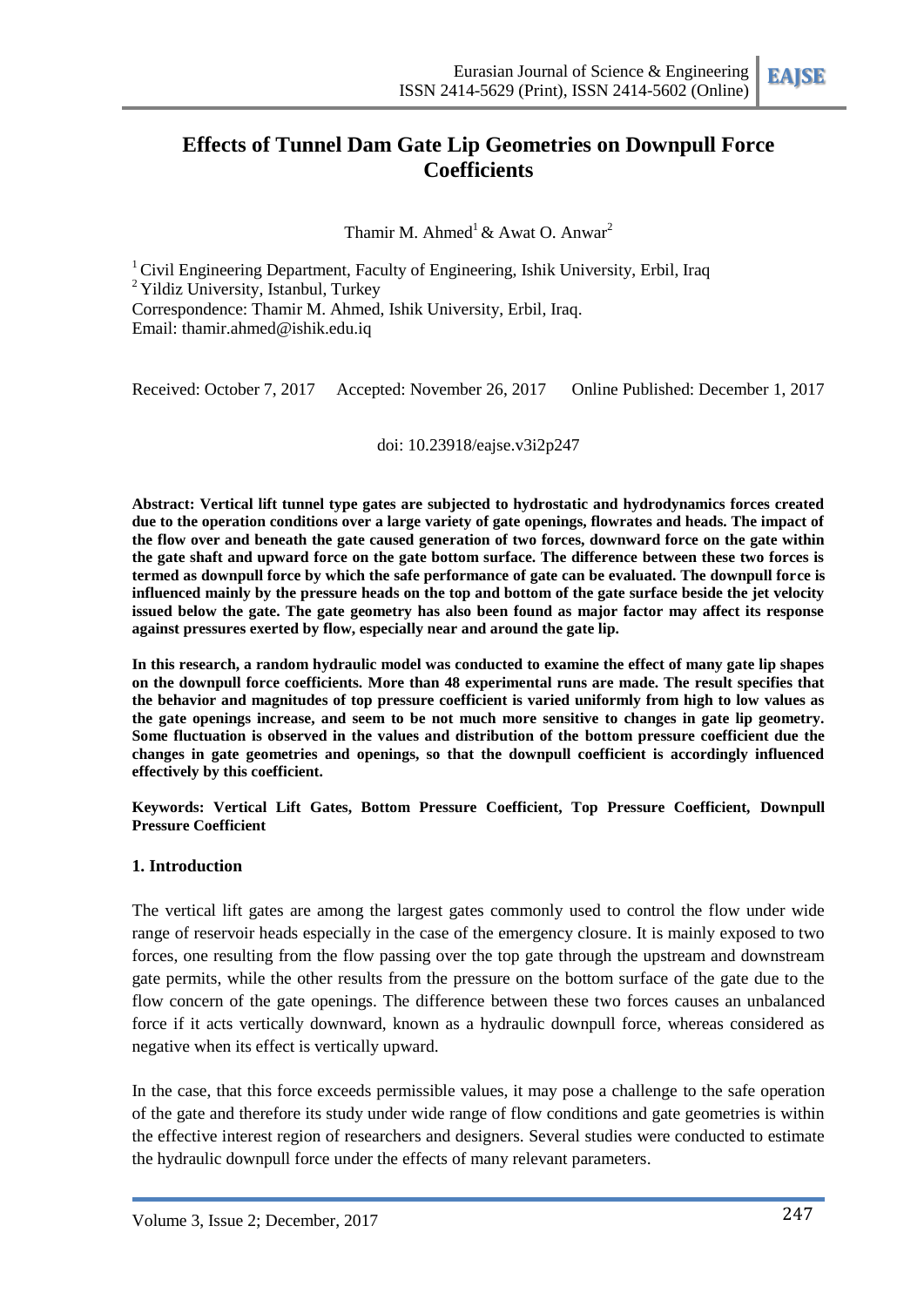The downpull force has received attention from several researches. Colgate (1959) has studied the parameters affected the downpull forces on high head gate, the pressure area computation method was employed, it was concluded that not all of the parameters controlling the hydraulic downpull forces on gates have been defined to a level that will permit an accurate mathematical analysis of each single problem. Furthermore, scale model investigations are of the main importance to the engineer in the solution of these problems.

A dimensionless relationship was developed by Cox et al. (1960) to estimate the hydrodynamic forces that reflect the effect of ventilation, gate bottom geometry, and gate shaft clearances on gate stability. The air tunnel experiments were conducted systematically by Naudascher et al. (1964) to assess the effects of flow parameters and gate geometry on the downpull forces applied on high leaf gates. The one-dimensional model can be used to estimate downpull force as follows:

$$
Fd = (Kt - Kb) \cdot B \cdot d \cdot \rho \cdot \frac{v_j^2}{2}
$$
 (1)

Where:

 $Fd = Downpull Force.$  $B =$  Gate Width,  $d =$  Gate Thickness,  $\rho = Water Mass Density, and$  $Vj = Velocity$  of the contracted jet issuing from underneath the gate.

$$
Kt = (2g. (Ht - Ys))/Vj2
$$
 (2)

$$
Kb = \left(\frac{1}{B.d}\right) \iint \left[ (Hi - Ys) / \left(\frac{Vj^2}{2g}\right) \right] dB \, dx \tag{3}
$$

Where:

Kb: Bottom pressure coefficient  $H_t$  = pressure head on gate p surface  $Y_s$  = Pressure head in the contracted jet. And  $Hi = Pressure head at a point on the gate bottom$ 

Elder and Garrison (1964) presented a design of the 3-leaf intake gate as a result of experimental study simulating the TVAS Melton Hill Dam. The experiments contained tests on five proposed gate lip shapes and nine other basic shapes. The tests revealed some difficulties due to the large hydraulic forces induced by lip forms, oscillation and the failure of the gate to close.

The downpull force can also be expressed in terms of coefficients as stated below:

$$
Fd = Ft - Fb \tag{4}
$$

Where: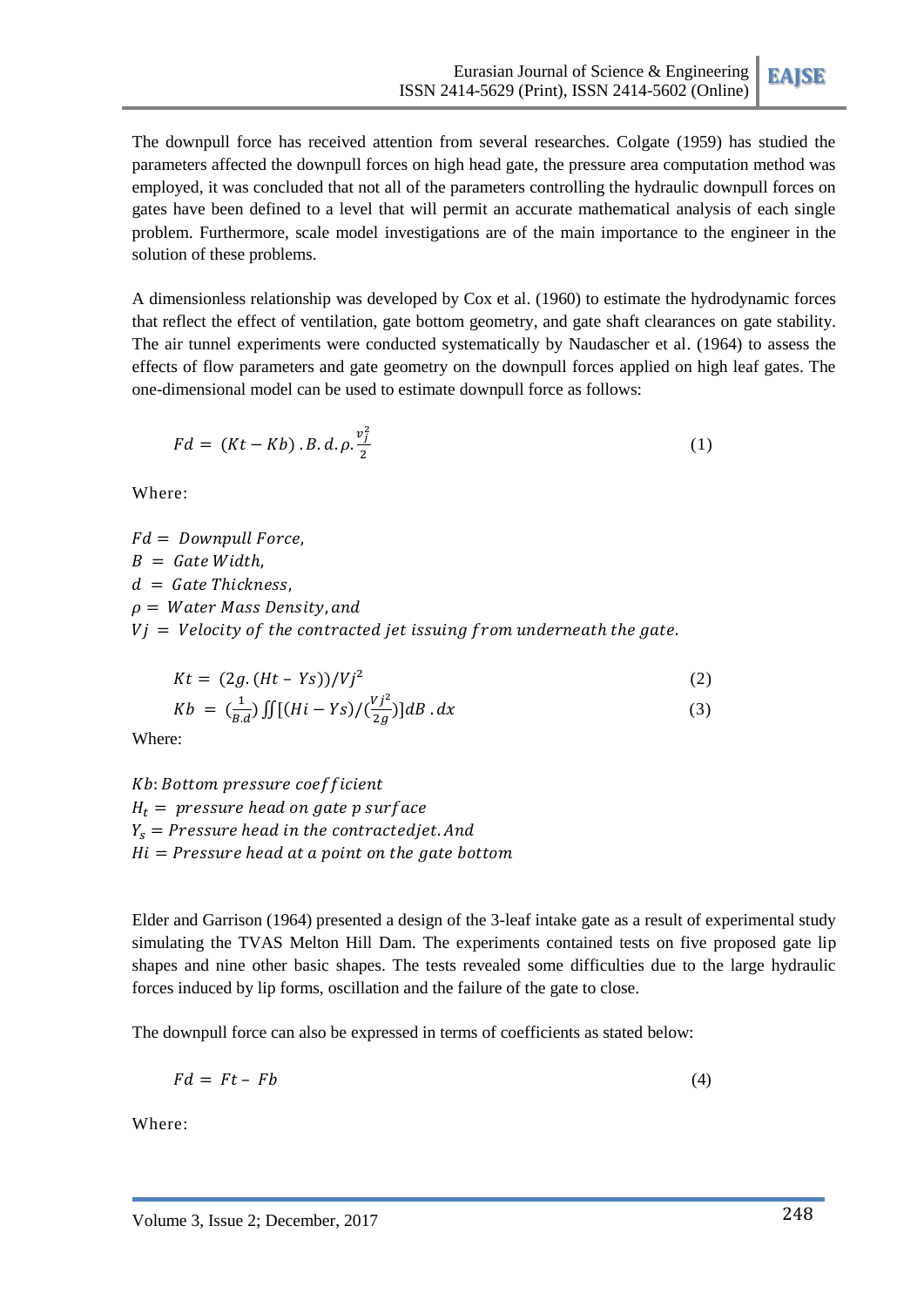Fd: Downpull force, N

 $F_t =$  forces on the top.

 $F_h$  = bottom gate respectively, and

Many experiments conducted by the US Bureau of Reclamation and Army Engineers (1966), it has been shown that the downpull force can be expressed in terms of operation head:

$$
Kd = \frac{F_d}{\gamma H A} \tag{5}
$$

Where:  $\gamma$ : Specific weight of water.  $H: Operating$  head,  $m$ 

Naudaseher (1986) demonstrated that the downpull may be significantly affected by the flow rate passing through gate. His study included a one-dimensional analysis based on data obtained from regular water tunnel experiments. The study included large gate openings and a disturbing effect of the gate movement to illustrate the negative downpull situations that may occur as a result of these conditions. The study concluded that the downward pressure can be reduced by controlling the flow passing through the gate.

Bhargava (1989) examined pressure fluctuations on different geometrical shapes from vertical lift gates. The study included measurements and analysis of several hydraulic parameters that affect the size and distribution of pressure through the various gate openings. In the deviation of the distribution pattern, the spatial relationships and the magnitude of the pressure changes were considered when the gate is forced to vibrate with one degree of freedom in the vertical direction at certain frequencies and amplitudes. The study reveals pressure for the dominant frequency, which is a critical condition for the design of hydraulic control gates.

Nguyen (1990) studied unstable load and vertical lifting gate activities with different geometrical gate shapes and discharge conditions in an open channel and at the entrance of a channel. Vibrations occurred in precise ranges of the velocity when the flow was changed between the total separation and re-attachment at the bottom of the gate. The excitation mechanism was due to the combined effect of the shear layer insufficiency and eddies induced in the front edge of the gate. It has been shown that the slope of the average lift curve works at the bottom of the gate, providing an effective means of predicting the critical diversity of gates development with reasonable accuracy with respect to potential gate vibrations.

The effect of many gate geometries with different clearances ratios of gate shaft on the downpull force was examined by Ahmed (1999). The study was based on the results analysis of the measurements obtained from the experimental operation carried out using the hydraulic laboratory. The main conclusion of the study indicates that the coefficient of downpull is affected by many parameters such as gate geometry and gate openings.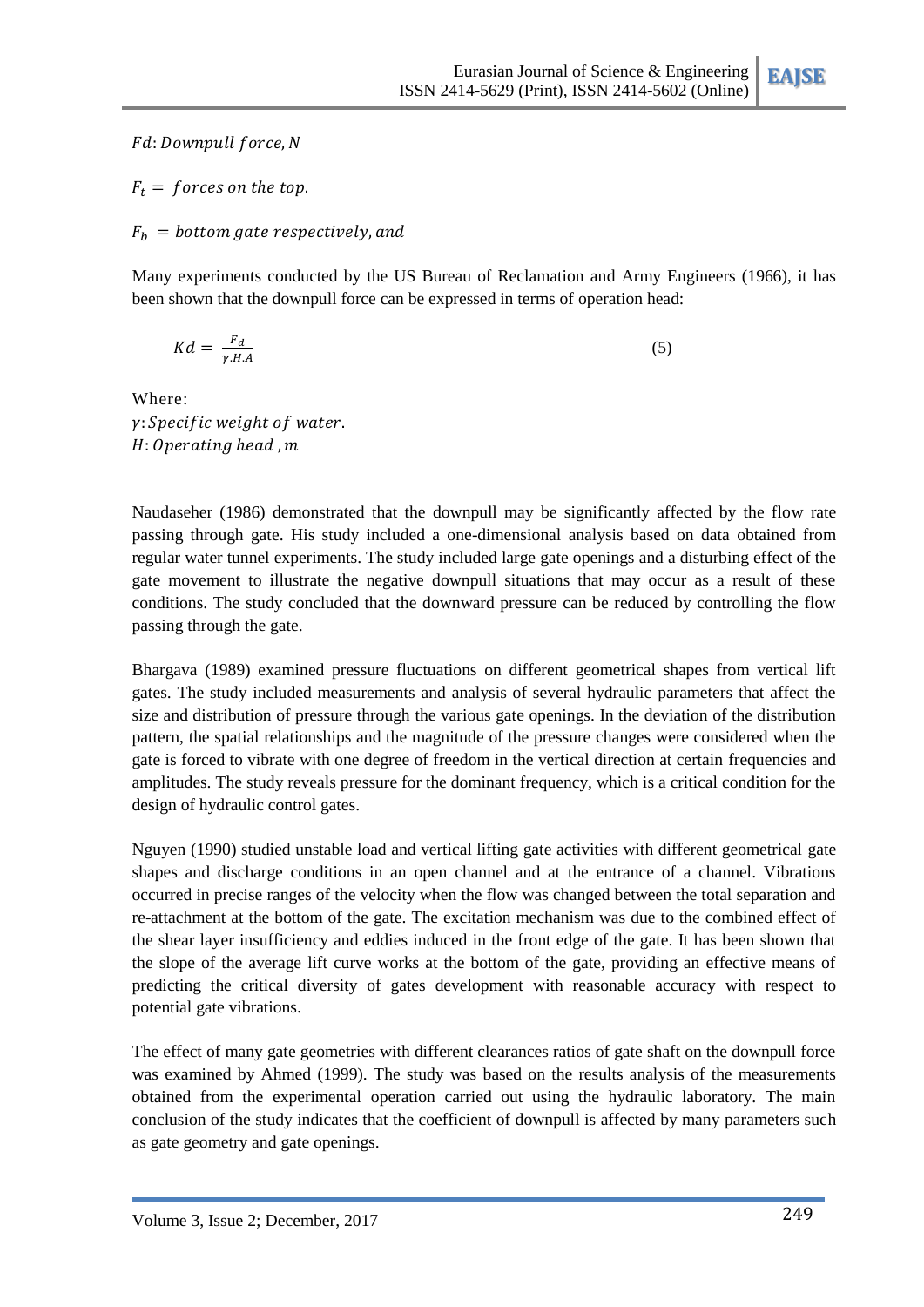The hydraulic model of the tunnel-type vertical gate is used by Drobir et al. (2001) to investigate the effects of many water flow conditions downstream the gate shaft on downpull force. Standard measures of free and immersed flow were moved behind the gate shaft and the results were compared with those obtained from the calculations method proposed by Naudascher (1991).

Brankovic and Drobier (2013) found that using the new gate with the new smooth face would reduce hydrodynamic forces in the absence of negative downward forces. The study revealed that the new gateway with a new soft top head has made progress in the safety of water machinery equipment and reduced costs, and lowered the lifting force. In the current study, the water flow controlled by vertical lift gate in dams under high pressure had been modeled using arbitrary hydraulic lab. The model was examined several forms of gate lip with continuous discharge. In addition, the gap width of the gate has been maintained at specified values.

## **2. Experimental Works**

The hydraulic model of dam tunnel was simulated by a rectangular glass walled recirculating flume, 4m long, 0.2 m wide, and 0.3m deep with horizontal glass floor supported by steel frame about 5mm thickness. The flume was covered along its upper part by a thick plate representing the tunnel roof, The general description of hydraulic model is shown in Figure (1). The gate model made by a thick plate with a thickness of 6 mm was supported by steel frame slides in vertical way of the gate shaft, (see Figure 2), and it can be adjustable by a screw placed on the top cover of the shaft to control the gate openings. Twelve piezometer taps, 4 mm in diameter, were drilled on upstream Gate face, the first six taps were located at a distance 0.25 B from right gate edge and dispersed along a line parallel to torrent side wall, with 5 cm interval distance, and hence the additional five taps located at 0.5 B with the same method. The small length steel tubes of the same diameter introduced in each tap, and then connected through plastic tubes to a manometer board.

The movable bottom plate of the gate was made by steel plate which can change the angles by the screw at the top of the gate shaft. The gate was provided with two sets of taps located along the lip parallel to the direction of flow. While the first was set with five taps fixed at a distance 0.25 B from right gate edge with equal interval distance from each to other, the second was located at 0.5 B with five taps of equal interval distance. These taps have also been inserted by 2cm length of steel tubes, which connected to the manometer board through plastic tubes. All experimental runs included all required measurements, upstream and downstream heads, top and bottom peizomteric heads in addition to the jet velocity.

#### **3. Evaluation of Downpull Coefficient**

As mentioned before, the K-values ( $K_t$  and  $K_b$ ) and V<sub>j</sub> are known from experiments and flow analysis respectively. The experiments included the investigation of  $(12)$  gate lip shapes, so the  $(K<sub>t</sub>)$ and  $(K_b)$  values were determined at various gate openings for each gate lip shape. The downpull coefficient  $(K_d)$  can be estimated as follows:

$$
Kd = Kt - Kb \tag{6}
$$

However, to obtain an estimation of the total hydraulic down pull on gates, the mean value of bottom pressure coefficient  $(K_b)$  are determined by graphical integration of dimensionless profile plotted of each gate lip, and top pressure coefficient  $(K_t)$ .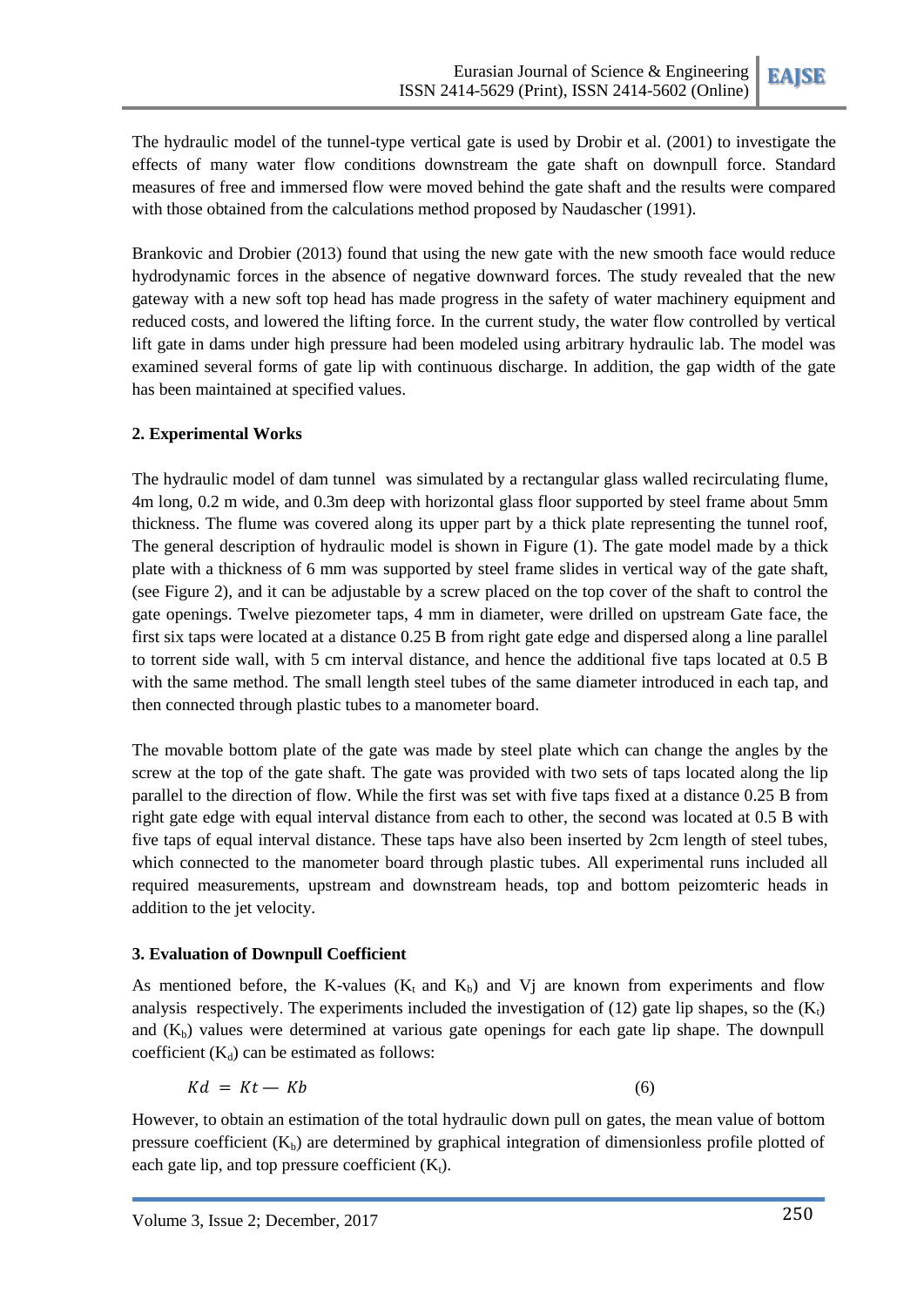

Figure 1: Schemaitic layout of hydraulic model Figure 2: Gate model



Table (1) shows the relation between all downpull coefficients  $(K_t, K_b, K_d)$  against gate opening ratio for gate lip shape with  $\theta$ =45°. The table indicates that the values of (Kd) are increased from negative value at small gate opening upto maximum value for  $(Y/Y_0 = 30\%)$  then decreased uniformly as gate openings increase.

|         | Shape $\theta = 45^{\circ}$ |       |         |
|---------|-----------------------------|-------|---------|
| $Y/Y_0$ | $K_t$                       | $K_b$ | $K_d$   |
| 0.1     | 0.25                        | 0.30  | $-0.04$ |
| 0.2     | 0.21                        | 0.18  | 0.03    |
| 0.3     | 0.15                        | 0.03  | 0.12    |
| 0.4     | 0.13                        | 0.05  | 0.09    |
| 0.5     | 0.10                        | 0.04  | 0.06    |
| 0.6     | 0.09                        | 0.05  | 0.04    |
| 0.7     | 0.04                        | 0.02  | 0.02    |
| 0.8     | 0.03                        | 0.04  | $-0.01$ |

Table 1: Downpull coefficient pressure with gate openings for gate lip shape  $\theta$ =45°

Table (2) shows the relation between the downpull coefficient  $(K_d)$  for the different gate lip shapes with the different gate opening ratios ( $Y/Y_0$ ). The results confirm that at gate opening ( $Y/Y_0=30\%$ ) the downpull coefficient values (Kd) starts to decline as the gate opening ratios increases.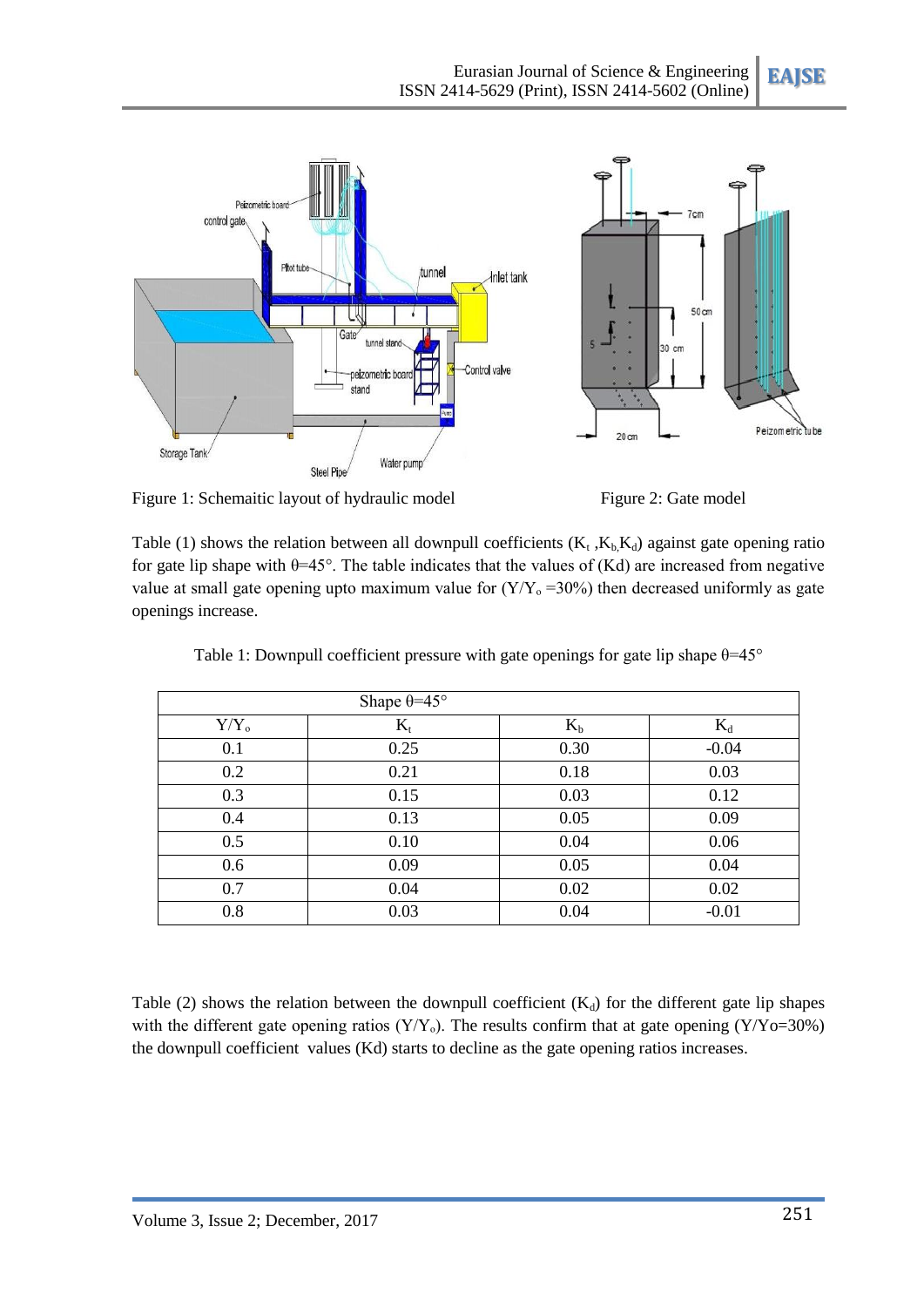| Openings  | shape= $20^\circ$ | shape= $25^\circ$ | shape= $40^{\circ}$ | shape= $50^\circ$ | shape= $70^\circ$ | shape= $90^\circ$ |
|-----------|-------------------|-------------------|---------------------|-------------------|-------------------|-------------------|
| $Y/Y_{o}$ | $K_d$             | $K_d$             | $K_d$               | $K_d$             | $K_d$             | $K_d$             |
| 0.1       | 0.15              | 0.13              | $-0.02$             | $-0.09$           | $-0.11$           | $-0.10$           |
| 0.2       | 0.17              | 0.12              | 0.10                | 0.00              | $-0.04$           | $-0.22$           |
| 0.3       | 0.23              | 0.20              | 0.15                | 0.28              | 0.06              | 0.00              |
| 0.4       | 0.14              | 0.13              | 0.09                | 0.12              | 0.04              | 0.05              |
| 0.5       | 0.10              | 0.10              | 0.07                | 0.11              | 0.02              | 0.03              |
| 0.6       | 0.07              | 0.06              | 0.05                | 0.09              | 0.01              | $-0.02$           |
| 0.7       | 0.03              | 0.03              | 0.02                | 0.06              | 0.00              | $-0.01$           |
| 0.8       | 0.02              | 0.00              | 0.01                | $-0.01$           | 0.00              | $-0.01$           |

Table 2: Downpull pressure coefficient, with gate Openings for different gate lip shapes

As mentioned earlier, the results indicate that the  $(K_t)$  values distributions are approximately invariant and follow the same trend for all gate lip shapes investigated as long as the gap width ratio  $(b_2/b_1)$  remains constant (Ahmed, 2016); thus the  $(K_d)$  values are mainly influenced by the  $(K_b)$ values which are mostly varied and significantly affected by geometries of the gate lips. The results of the experiment included whether the hydraulic downpull increased or decreased as a result of the use of each gate geometry and how this caused the downpull to be positive or negative. In Figures (3) and (4), the downpull coefficient  $(K_d)$  is calculated by using equations (2,3 and 6) and the results represented with different values of gate openings and lip gate shapes. It can be seen from these figures that for all gate lip shapes, the Kd-gate opening relationship provides similar trends, that is, upto (Y/Yo=30%), the (K<sub>d</sub>) values are seen low or even negative ( $\theta$ =45°,  $\theta$ =50°,  $\theta$ =55°,  $\theta$ =70° and  $\theta$ =90°) and somehow fluctuating. At the (Y/Yo=30%), the (Kd) reached a noticed maximum values for most of the lip gate shapes considered in this work. However, for  $(Y/Y_0 > 30\%)$ , a descending part of (Kd) values appraoching to approximately zero at (Y/Yo=90%). These figures also show that for  $(Y/Yo=30%)$ , the maximum  $(Kd)$  values increase as the inclination angle of gate lip shape decreases except ( $\theta$ =50° and  $\theta$ =55°). This may be attributed to effective respons of (Kb) to the effects of gate lip geometry as shown in figures (6 ) and (8), by which, the small values of angle may lead to reduce in the opportunity of flow lines attachment to bottom gate surface, which in turn cause a decrease in the values of the bottom pressure coeffiecient accompanied by an increase in the downpull pressure coeffiecient. This can indicate the importance of pressure coefficient values arising at the opening of 30% in the gate design and ensure the safe operation.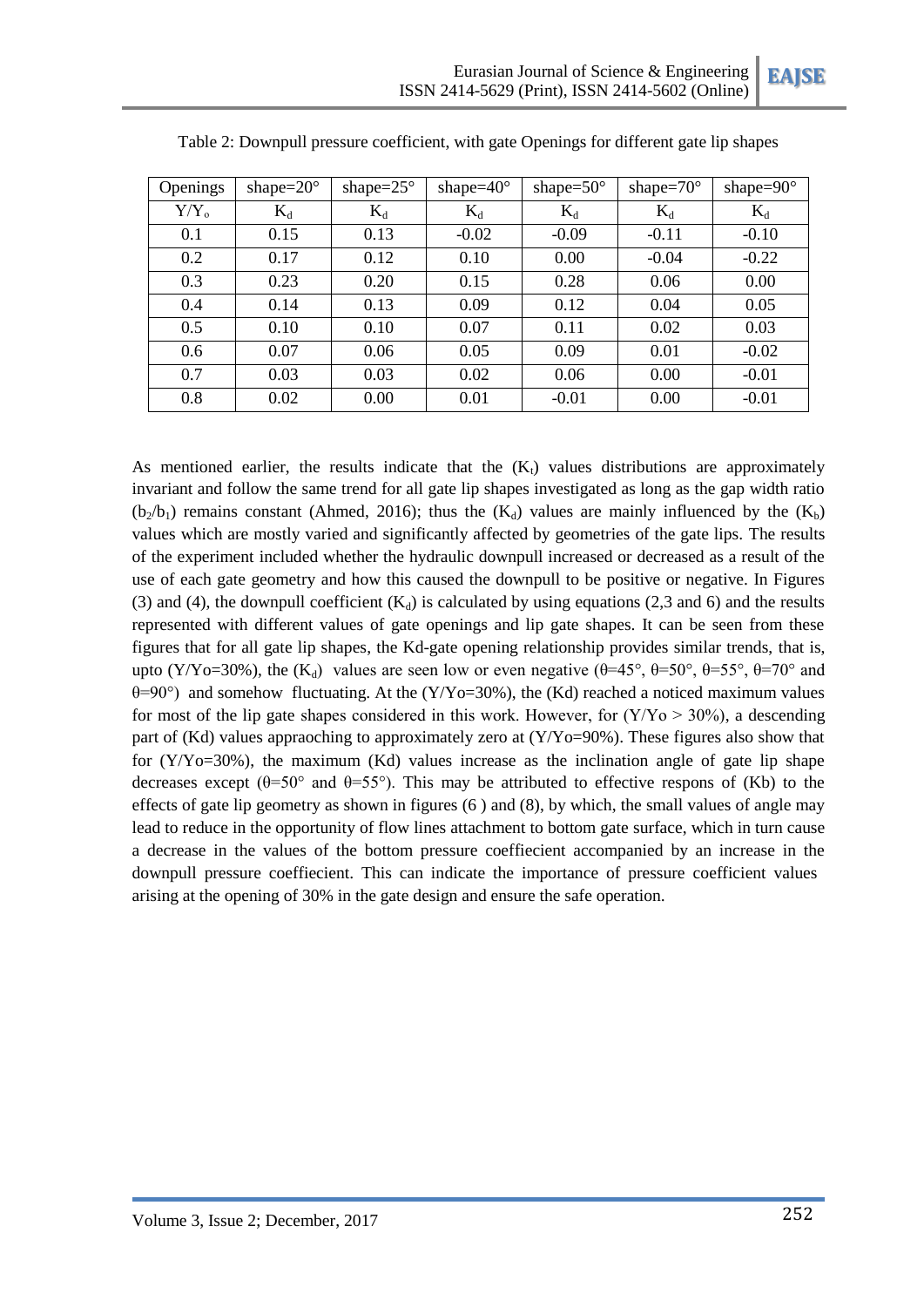**EAJSE**



Figure 3: Variation of downpull pressure coefficient, with gate openings for different gate lip shapes



Figure 4: Variation of downpull pressure coefficient, withgate openings for different gate lip shapes

Figures (3) and (4) have also specified that in the case of taken gate opening (30%) as reference of significant change in values and behavior of (Kd) values, the magnitudes of (Kd) for  $(\theta=50^{\circ}$  and  $\theta$ =60°) are comparatively highest than others. As it can be seen from figure (6) and (8), the reason behind this increase is (Kd) values may be attributed to complete separation of flow implemented from the bottom gate surface, in which, the values of (Kb) are reduced and consequently caused an increase in (Kd) values. In the same manner, the lowest values of (Kd) are indicated for  $(\theta = 55^{\circ})$  and  $\theta$ =90°) which reveal that the (Kb) values seem high as a result of the impact of flow lines attachment at Y/Yo=30 %.

The estimation of negative downpull coefficient is important to ensure that the gate will be safe due to the closure prevention. As mentioned earlier, that for gate openings (Y/Yo) up to 30%, the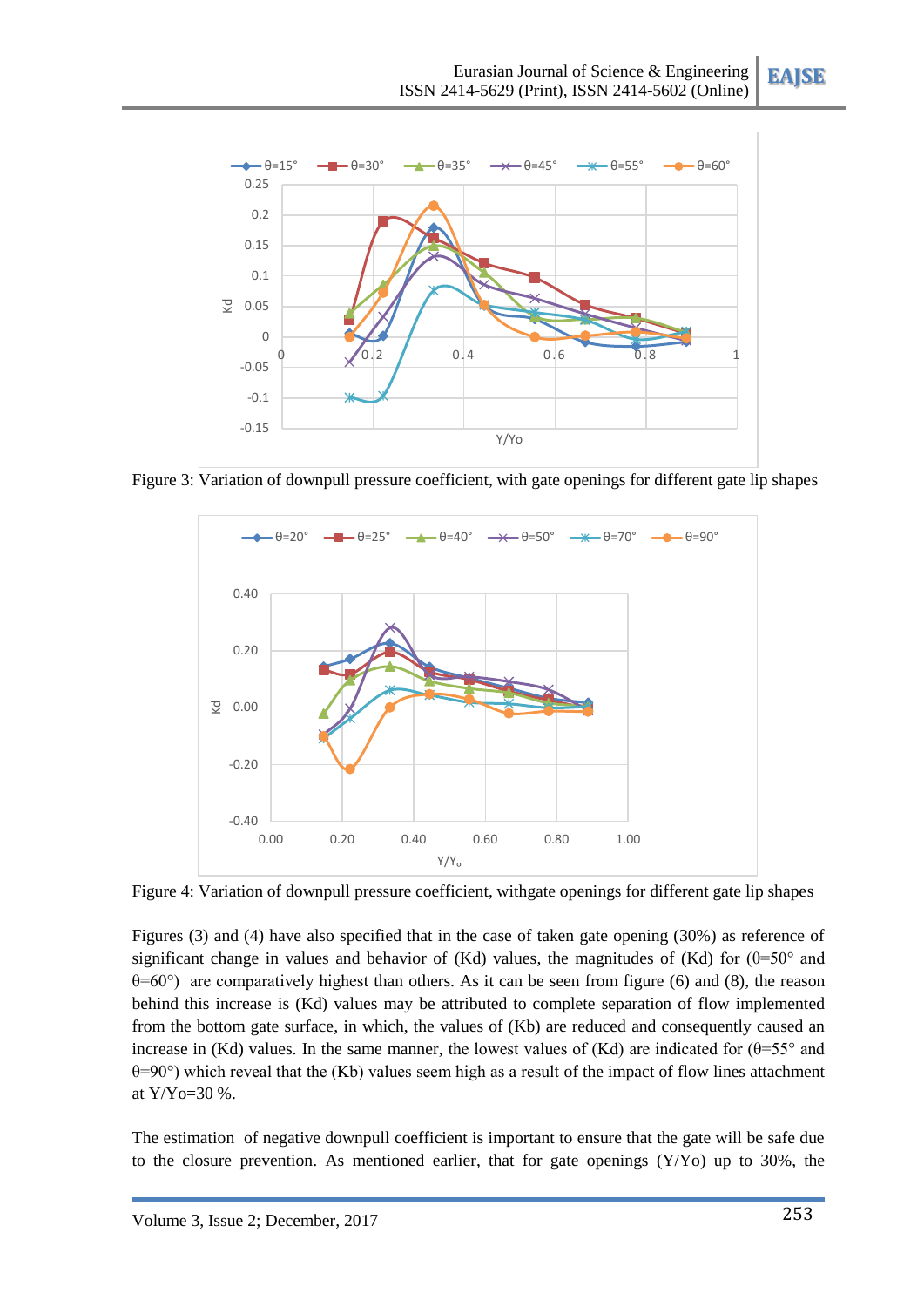negative (Kd) values were observed for gate lip shapes  $(\theta=45^\circ, \theta=50^\circ, \theta=55^\circ, \theta=70^\circ, \theta=90^\circ)$ . However, since the dowpull coefficient is based mainly on the bottom pressure coefficient  $(K_b)$ , the selection of a lip shape should be treated as the major factor to dominate the downpull force and keep it at minimum positive value. However, in the current study, the experiments and hence the analysis specify that the general minimum positive downpull may be obtained by inclined gate lip shape with  $(\theta=35^{\circ})$  where the value ranged from 0.09 to 0.15.



Figure 5: Variation of top pressure coefficients with gate openings for different gate lip shapes (Ahmed 2016).



Figure 6: Variation of pressure coefficients with gate openings for for different gate lip shapes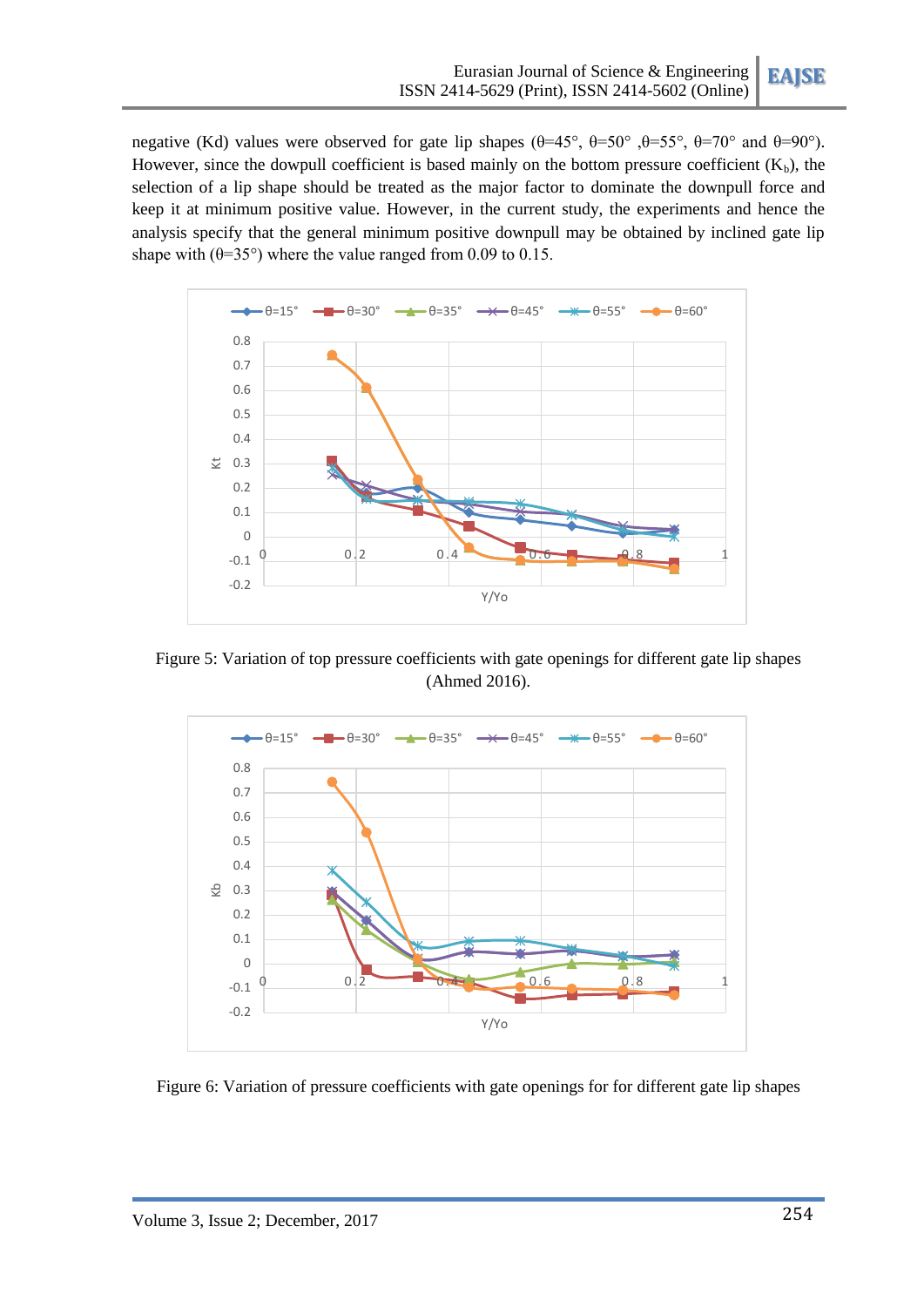**EAJSE**



Figure 7: Variation of pressure coefficients with gate openings for for different gate lip shapes (Ahmed 2016).

It is approporaite to note the work of Nudascher (1965) for  $(\theta=20^{\circ}, \theta=30^{\circ})$  and  $\theta=45^{\circ}$ ). Although the (Kb) trends of this work and those of Nudascher (1965) are similar at gate openings from (20%) upto (70%) as shown in Figure (9), some discrepancy in Kb values are observed especially for ( $\theta$ =45°). This may be due to the flow conditions which have been applied for exprimental work hence, additional research work may required to obtain more data that may help the explaination of such differences in the behavior of pressure coefficients.



Figure 8: Variation of bottom pressure coefficients with gate openings for for different gate lip shapes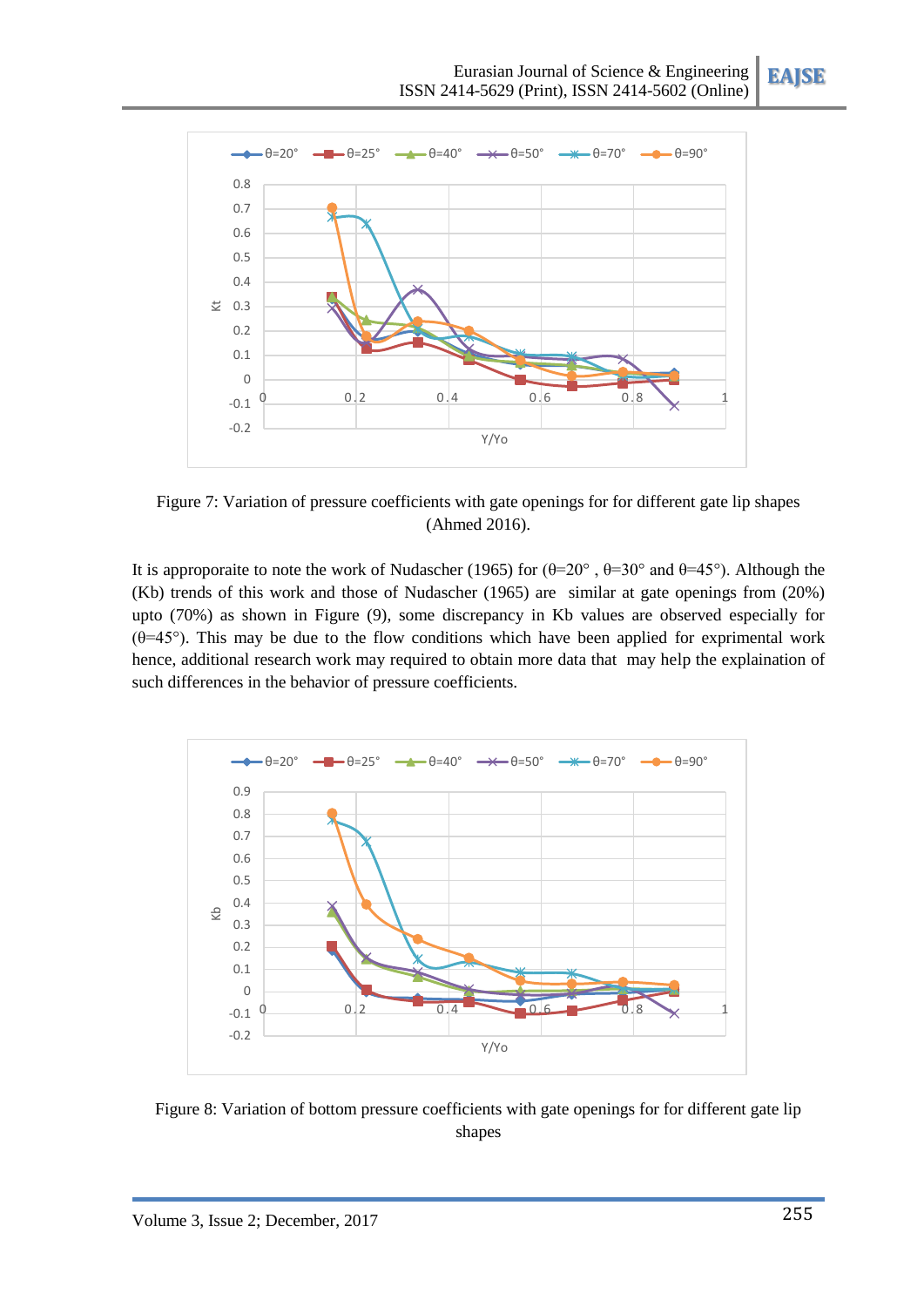| $-\theta = 30^\circ$<br>$ \theta$ = 45 $^{\circ}$ |                                                                                                              |                                           |      | $\rightarrow$ $\rightarrow$ • Nudascher ( $\theta$ =45°) |                          |  |
|---------------------------------------------------|--------------------------------------------------------------------------------------------------------------|-------------------------------------------|------|----------------------------------------------------------|--------------------------|--|
|                                                   | $\rightarrow$ $\leftarrow$ $\rightarrow$ Nudascher ( $\theta$ =30°) $\rightarrow$ $\leftarrow$ $\theta$ =20° |                                           |      | $\rightarrow$ $\bullet$ - Nudascher ( $\theta$ =20°)     |                          |  |
| 0.9                                               |                                                                                                              |                                           |      |                                                          |                          |  |
| 0.8                                               |                                                                                                              |                                           |      |                                                          |                          |  |
| 0.7                                               |                                                                                                              |                                           |      |                                                          |                          |  |
| 0.6                                               |                                                                                                              |                                           |      |                                                          |                          |  |
| 0.5                                               |                                                                                                              |                                           | ∼    |                                                          |                          |  |
| 0.4<br>$\overline{\infty}$                        |                                                                                                              |                                           |      |                                                          |                          |  |
| 0.3                                               |                                                                                                              |                                           |      |                                                          | $\boldsymbol{\varkappa}$ |  |
| 0.2                                               |                                                                                                              |                                           |      |                                                          |                          |  |
| 0.1                                               |                                                                                                              |                                           |      |                                                          |                          |  |
| $\mathbf 0$                                       |                                                                                                              | $\overline{\mathbf{v}}$<br>$\overline{z}$ |      |                                                          |                          |  |
| $-0.1$<br>t                                       |                                                                                                              | $\overline{\mathbf{z}}$<br>0.4            | 00.6 | 0.8                                                      |                          |  |
| $-0.2$                                            |                                                                                                              |                                           |      |                                                          |                          |  |
|                                                   |                                                                                                              |                                           | Y/Yo |                                                          |                          |  |

Figure 9: Comparison of variation of bottom pressure coefficients with previous work of Naudascher (1965).

### **4. Conclusion**

Physical model was created at the Hydraulic laboratory of Ishik University in Erbil to study the effect of twelve gate lip shapes on the downpull force coefficient in the case of constant values of flow rate and gate shaft clearences. The jet velocity and pressure head measurements at several locations along the tunnel model were carried out. The estimation of the downpull coefficient was based upon the determination of the top pressure coefficient  $(K<sub>t</sub>)$  and the bottom pressure coefficient  $(K_b)$ . The following conclusions can be drawn from the study:

- 1. The comparison between the gate lip shapes specified that the use of inclined gate lip shape with( $\theta$ =35°) kept the (K<sub>d</sub>) values at minimum and it may reduce the effects of negative down pull.
- 2. The study specified that the downpull force is controlled by the bottom pressure coefficients  $(K_b)$  which was influenced mainly by the flow pattern beneath the gate and therefore by the gate geometry.
- 3. The study shows that at gate opening (Y/Yo=30%), the change in trend and values of (Kd) are clearly observed, morover, it is seen that the maximum (Kd) values increase as the inclination angle of gate lip shape decreases except for  $(\theta=50^{\circ}$  and  $\theta=55^{\circ})$ .
- 4. The Kd-gate opening relationship provides similar trends, that is, upto (Y/Yo=30%), the (Kd) values are seen low or even negative  $(\theta = 45^{\circ}, \theta = 50^{\circ}, \theta = 55^{\circ}, \theta = 70^{\circ} \text{ and } \theta = 90^{\circ})$  and somehow fluctuating. At the (Y/Yo=30%), the (Kd) reached a noticed maximum values for most of the lip gate shapes.
- 5. The magnitudes of (Kd) for  $(\theta = 50^{\circ} \text{ and } \theta = 60^{\circ})$  are comparatively higher than others and the lowest values of (Kd) are indicated for  $(θ=55°$  and  $θ=90°)$ .

#### **References**

Ahmed, T. M. (1999). Effect of Gate Lip Shapes on the Downpull Force in Tunnel Gates. Doctoral